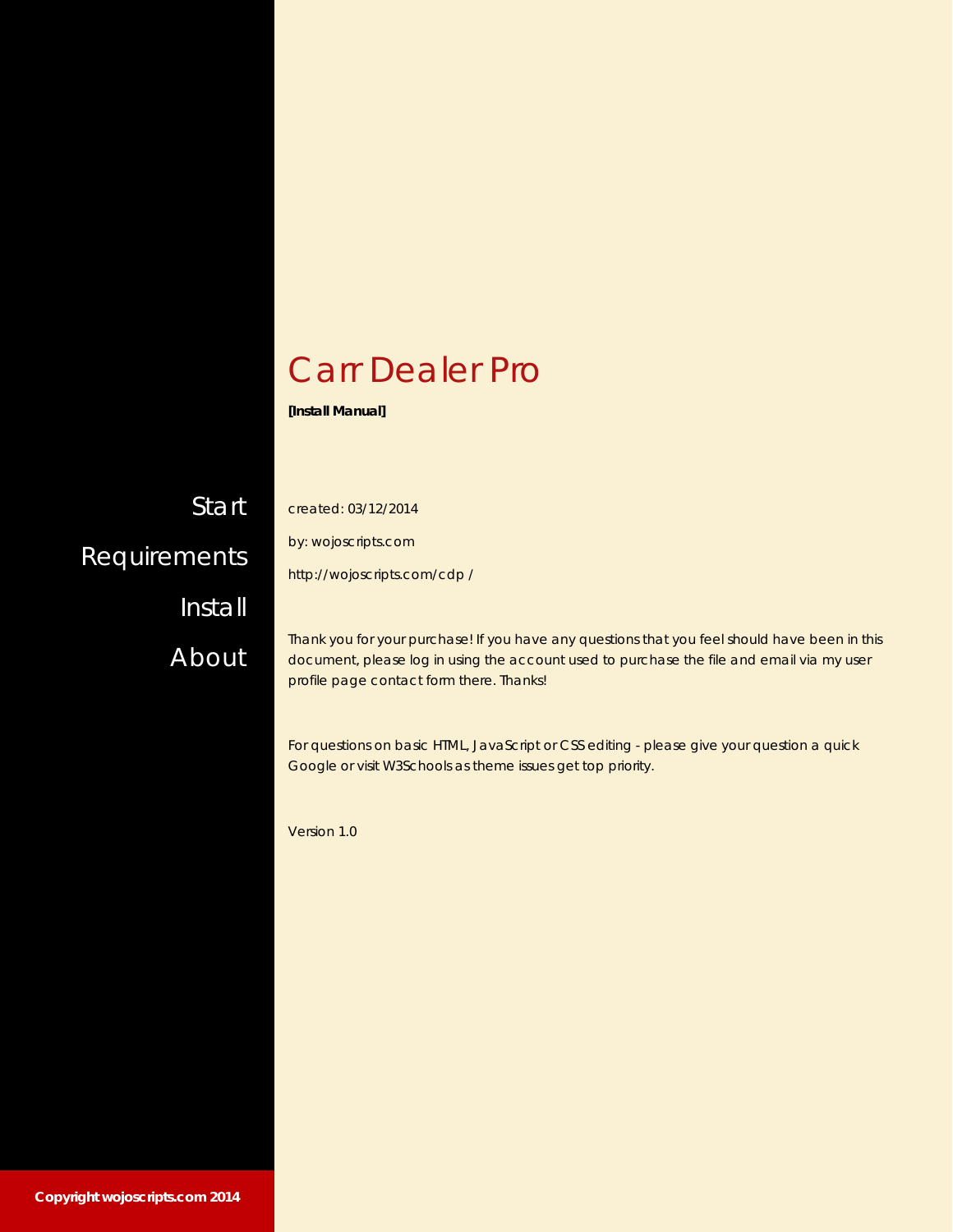## <span id="page-1-0"></span>Requirements

Please ensure your web host meets the application requirements. The lists of requirements are:

Web Server Requirements

- **Operating System: Linux, Unix, or Windows**
- **Web Server: Apache**
- Scripting Language: PHP 5.3 or above
- **Apache mod\_rewrite**
- Php GD library
- **Database: MySQL 5.1 or above (Mysqli driver enabled)**

If you're unsure whether your server meets these requirements, simply ask your hosting provider.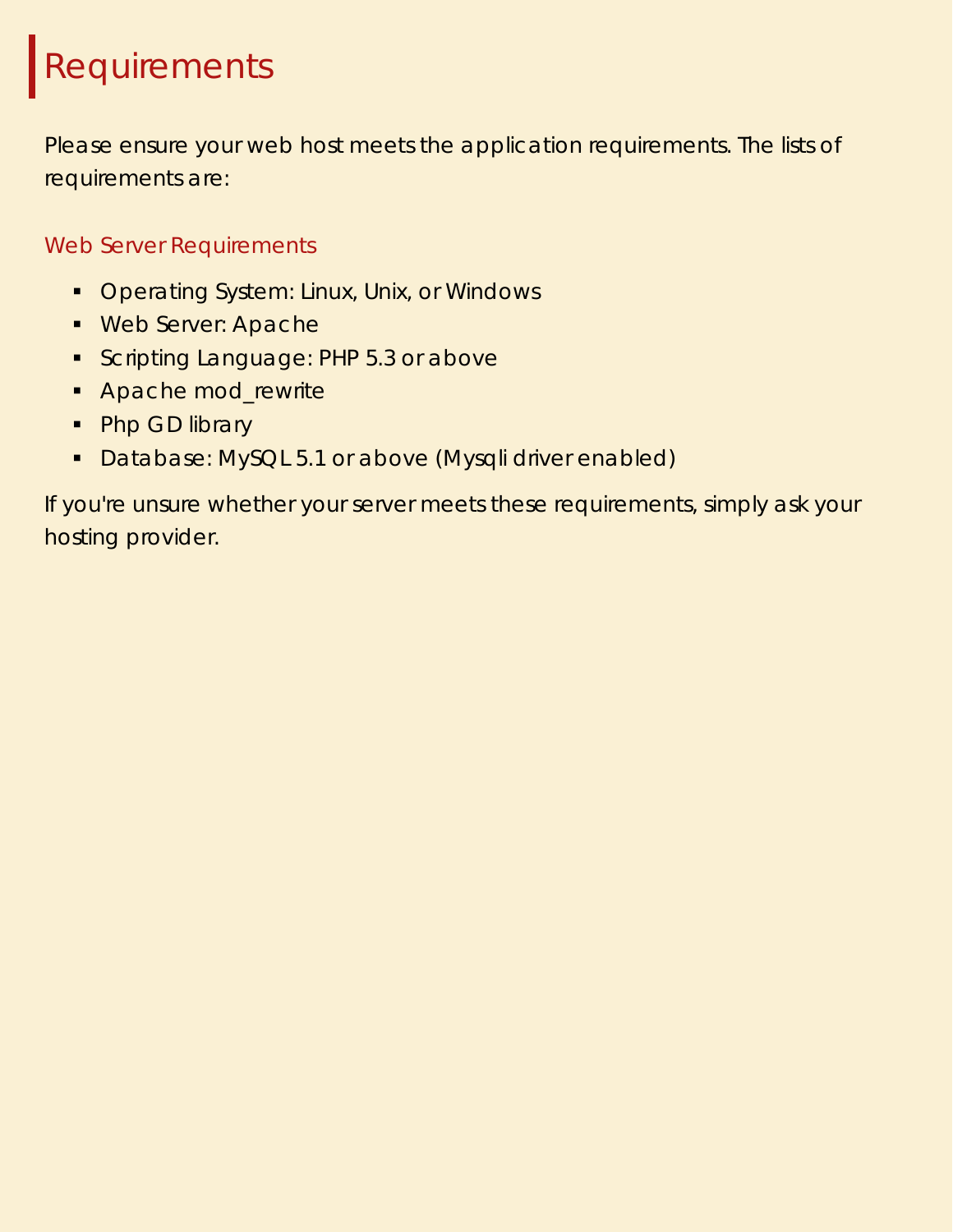### <span id="page-2-0"></span>**Install**

Unzip the Car Dealer Pro package into your local hard drive. If you don't have WinZip, you can download it for free **here**.

Using an FTP program (such as Filezilla, which is free, or a commercial package such as CuteFTP), login to your web server and copy the Car Dealer Pro files across into your base website directory. This directory is commonly called 'public\_html', 'html', 'www' or 'httpdocs'. If you're not sure what it is, your webhost provider will be able to tell you.

#### Web Server Requirements

Freelance Manager requires the following files/directories to have 'write' permissions set. If you're running on a Linux or Unix web host, you can use your FTP program and use the 'CHMOD' ('Change Mode') function to grant writes permissions.

If your host is running Windows, you will need to contact your hosting provider about setting up write permissions on these files/folders.

Folders, CHMOD these to755:

- /uploads/
- /cache/data/
- **-** /admin/backups/

NOTE: ALTHOUGH IT SAYS 755, SOME WEBHOSTS MAY REQUIRE 775 OR 777 INSTEAD.

#### MySQL Database

Car Dealer Pro makes use of a MySQL database to store your data. This database must be created before you run the Car Dealer Pro installation wizard. Your MySQL user account should also have full grant access to that database.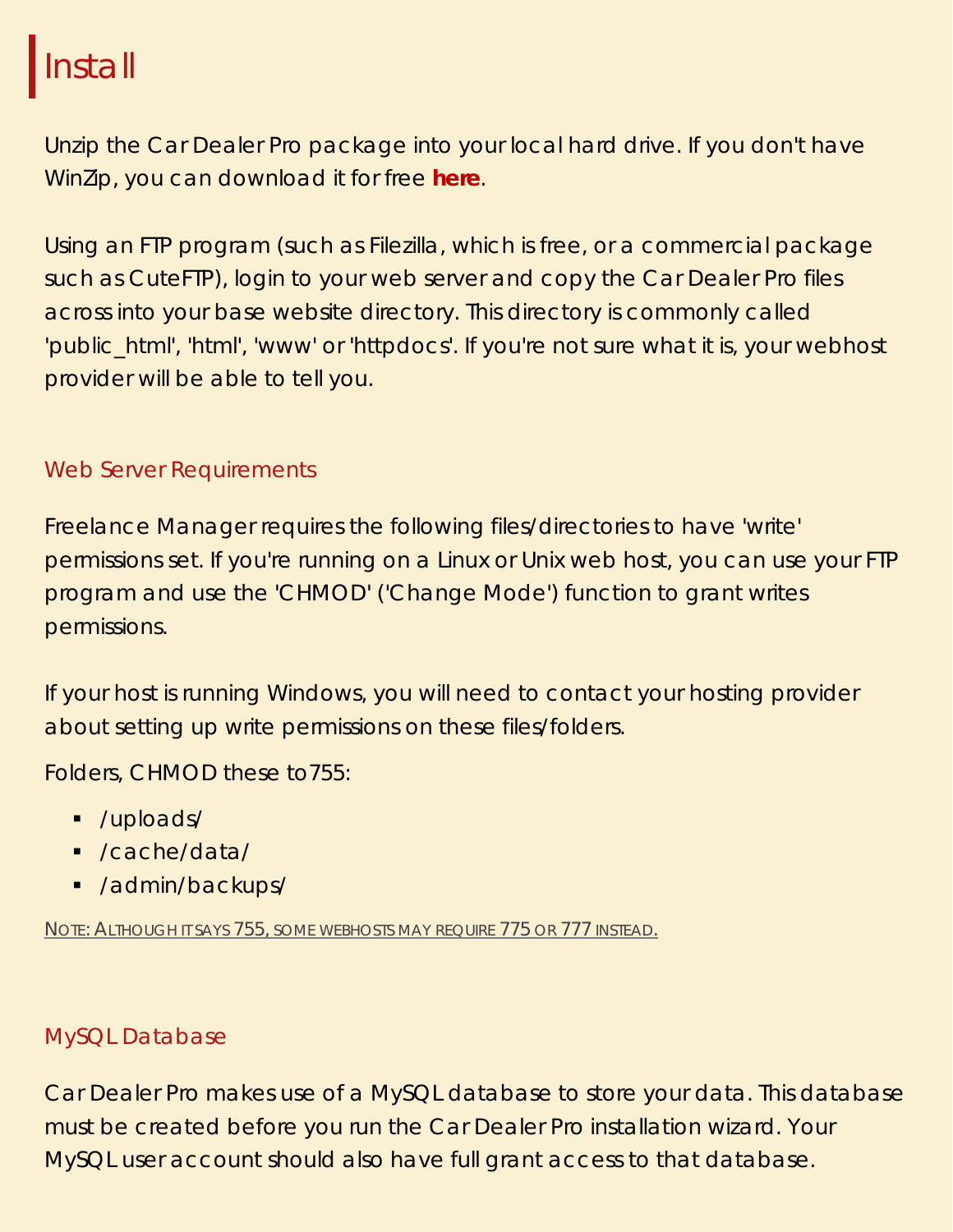You will need the database connection details during the setup wizard.

Setting up your database may differ with your webhost and what software they use for your web hosting control panel. If you don't know how ask your hosting provider.

#### Setup Wizard

Car Dealer Pro includes a simple 3 step installation process. To start the setup wizard, navigate to the directory that you uploaded Car Dealer Pro, for example: http://www.example.com/.

The Car Dealer Pro setup wizard will appear. Follow simple on screen instructions.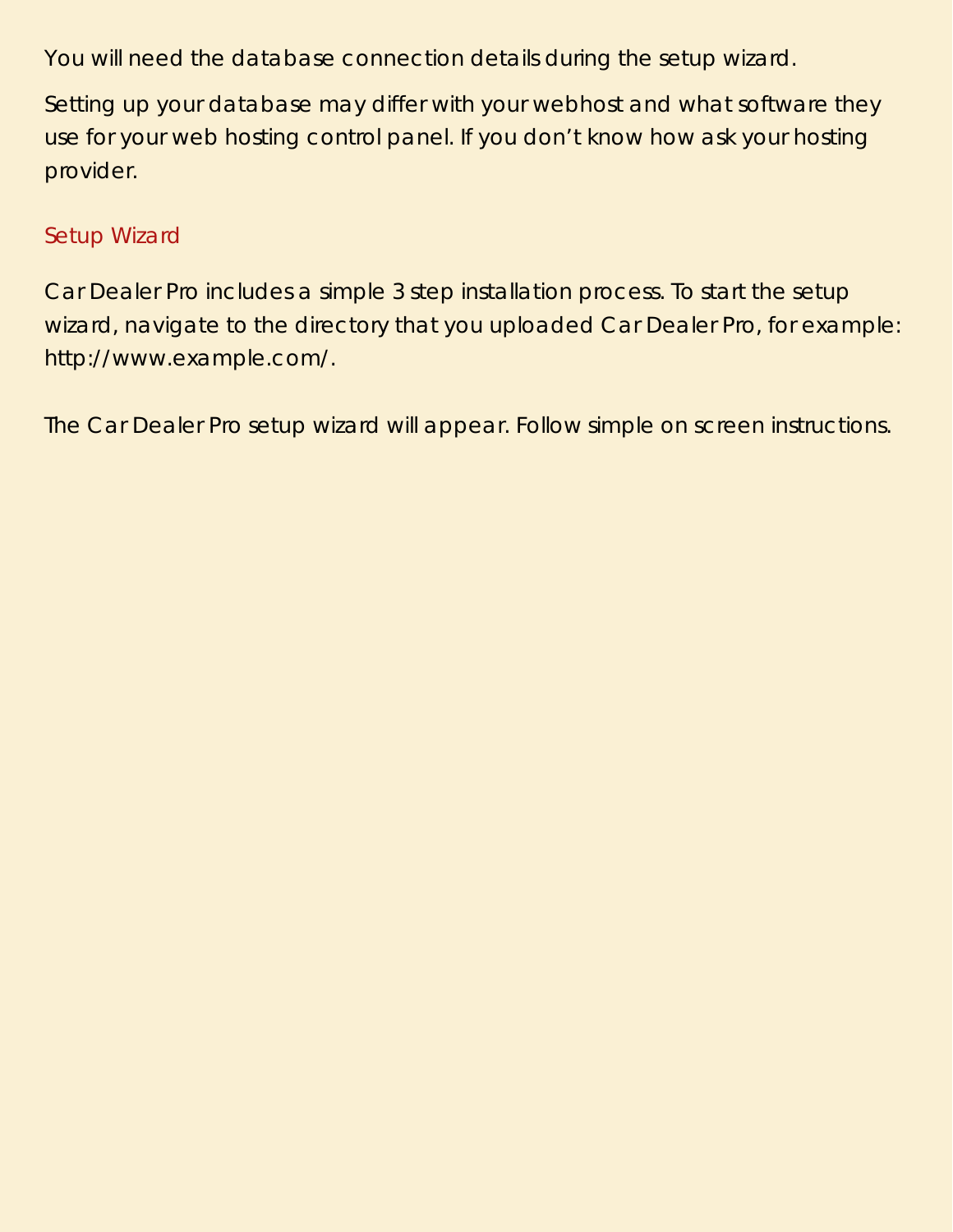### <span id="page-4-0"></span>About

Car Dealer Pro is highly customizable, open source and user friendly car dealer script that allows you to manage your vehicle inventories. Car Dealer Pro is an absolute must for car dealerships or car classified websites. It provides auto dealers and site owners with an Admin Panel that gives you full control over the content and car listings. Car Dealer Pro is user friendly, fully functional and easy to use.

#### Features

- **Fully Responsive**
- **View vehicle statistics**
- **List and grid view**
- **View vehicle details**
- **Easy filtering system**
- **User Permissions**
- **Smart Help System**
- **Database backup**
- **Sitemap Builder**
- **SEO Optimized**
- **Simple Content management System**
- F.A.Q. Manager
- **Over 5000 car makes and model database included**
- **Multilingual Support**
- **Multiple dealerships supported**
- and many more...